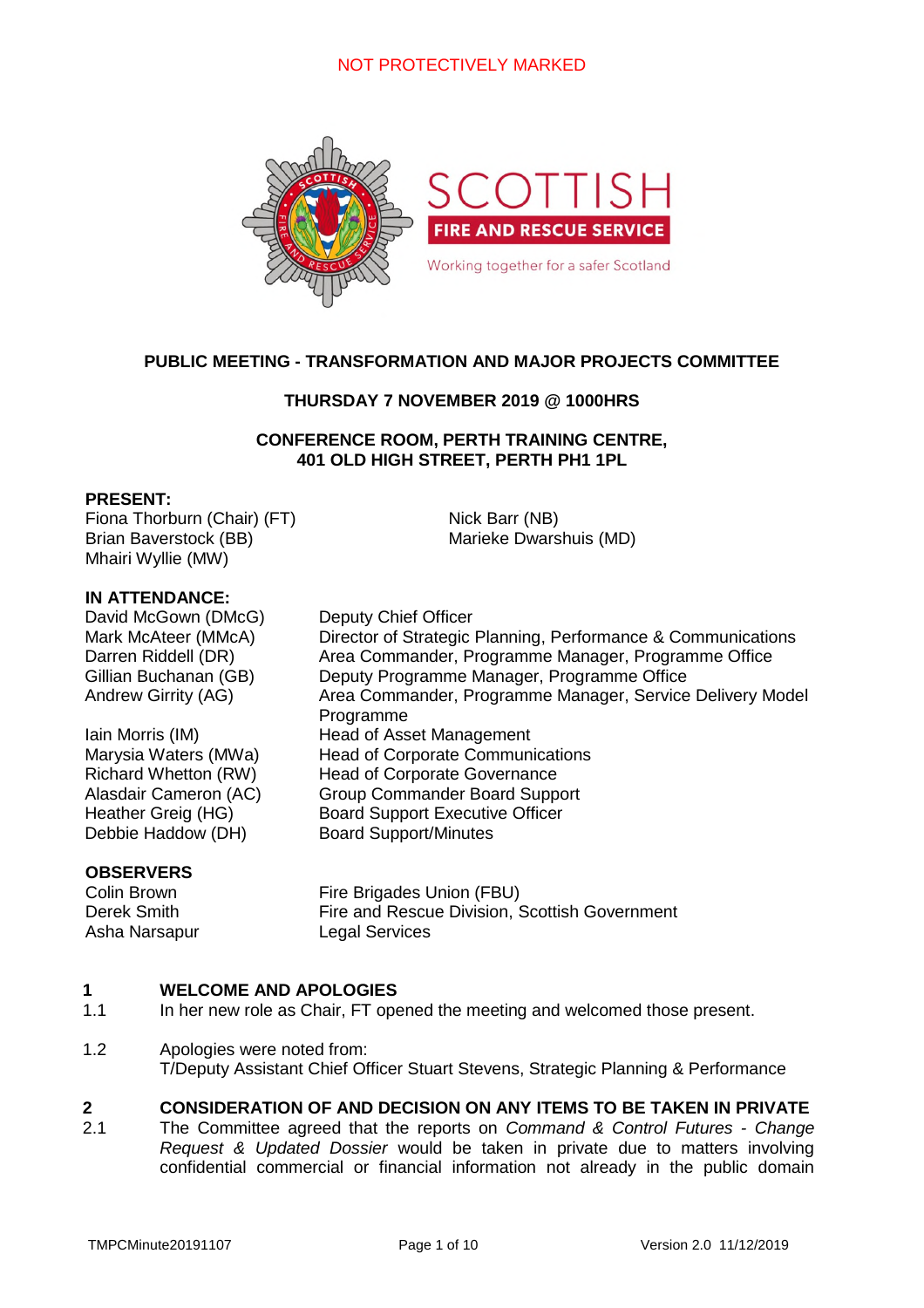# NOT PROTECTIVELY MARKED

(Standing Order 9E) and matters relating to legal advice provided to SFRS (Standing Order 9D).

No further private items were identified

#### **3 DECLARATION OF INTERESTS**

3.1 **None** 

#### **4 MINUTES OF PREVIOUS PUBLIC MEETING: 8 AUGUST 2019**

- 4.1 The following amendments were noted:
- 4.2 Item 7.1.8 – Rapid Response Unit (RRU) – FT requested that the text "The S&W Closing Report would be …*.*" be amended to "The RRU Closing Report would be ….".

Item 10.2.3 – Delivery Plan – FT requested that the text "*Committee sought clarification upon anticipated approach* ….." be amended to "*Committee sought clarification on the anticipated approach* …".

### 4.3 **Subject to the above amendments being made, the minutes of the meeting held on 8 August 2019 were approved as a true record of the meeting.**

#### **5 ACTION LOG**

- 5.1 The TMPC Rolling Action Log was considered and actions were agreed and updated.
- 5.2 It was noted that the updated Climate Change paper was available on the website (https://www.firescotland.gov.uk/about-us/sfrs-board/transformation-and-majorprojects-committee/08-august-2019.aspx).
- 5.3 In relation to Item 10.3, the Benefits Management Strategy had been circulated outwith the meeting, for comment.
- 5.4 Standing Agenda items and for clarification going forward would include Communications and Engagement Update (previously referred to as Communications Plan) and Benefits Realisation Management Tracker (previously referred to as Benefits Management Plan) and the Command and Control Futures Project.

#### **6 PROGRAMME OFFICE BOARD ROLLING ACTION LOG**

6.1 The Programme Office Board Rolling Action Log was presented and noted.

#### **7 SERVICE TRANSFORMATION PROJECTS**

#### 7.1 **Service Transformation Programme Dashboard**

- 7.1.1 DR presented the new format of the Dashboard noting that it would be refreshed and submitted at all future meetings.
- 7.1.2 In relation to Out of Hospital Cardiac Arrest (OCHA), it was confirmed that the secondee from Scottish Ambulance Service would commenced in post next week (w/c 11 November 2019) and the Memorandum of Understanding had been agreed.

#### 7.2 **Service Delivery Model Framework**

- 7.2.1 AG presented the Project Change Request, the Committee noted the realignment of phases and reasons for this realignment
- 7.2.2 The Committee noted that there would now be one composite report for the 4 individual projects and asked how the Future Vision project could then inform the other projects.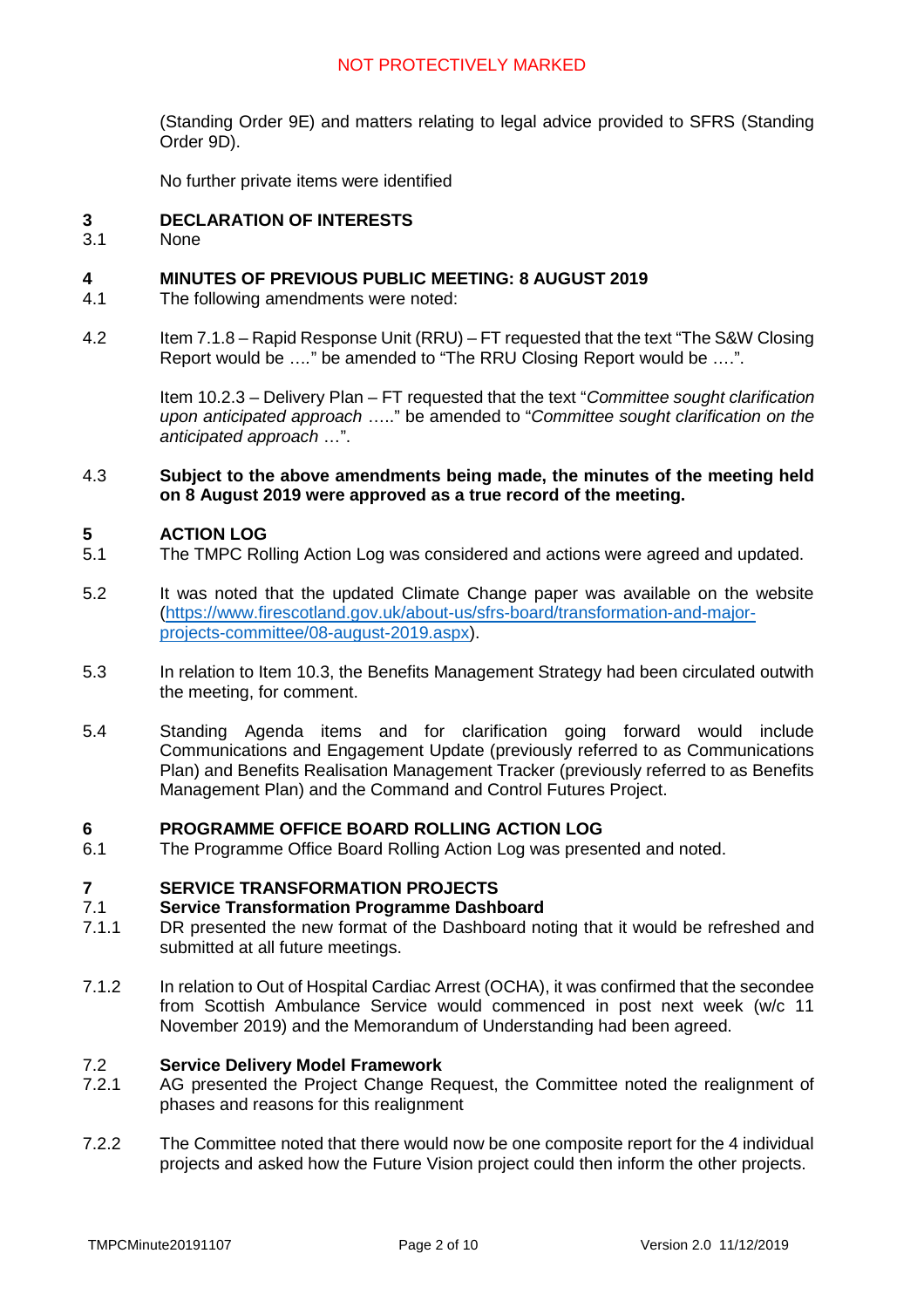AG stated that Phase 1 was the research stage and Phase 2 would inform longer term decision making. DMcG stated that the projects were now running concurrently rather than consecutively. Research data will be collated to identify risk and inform the next phases.

- 7.2.3 As referred to in the Dashboard, findings would be captured within the Service Delivery Model Programme (SDMP) composite (phase 1) report which will be submitted to the Strategic Leadership Team (SLT) (November 2019) and thereafter to the Programme Office Board (POB) and Transformation and Major Project Committee (TMPC) (February 2020).
- 7.2.4 Update to be provided at the joint workshop on 3 December 2019 regarding ideas on how the consolidated Service Delivery Model research will inform the next phase of projects. With the aim being for the output from the project/finding report coming back to TMPC formally in February 2020.

# **ACTION: DMcG**

7.2.5 The Committee noted the SDMP project change request form.

#### 7.3 **SFRS Future Visions, Phase One**

- 7.3.1 AG presented the Phase One dossier for noting highlighting the use of historical data to assist in forecasting for future years, ongoing risk profiling to identify community risk which would inform other projects, seeking external validation and embedding this approach and process going forward for other projects.
- 7.3.2 DMcG stated that the procurement of risk profiling software business case was be considered at the Senior Management Team (SMT/POB) on 1 November 2019.
- 7.3.3 The Committee queried the timescale allocated for Phase 2. DMcG stated that Phase 2 would be looking at new/future risk and demands and the timescales may be reduced going forward. DMcG confirmed that scenario planning within Phase One has been on historical data.
- 7.3.4 The Committee commented on the timing for presenting project dossiers for noting/approval and it was noted that Phase 2 project dossier would be presented at the next meeting to ensure proper governance.
- 7.3.5 DMcG noted that stakeholder engagement has been primarily internal to date which was deemed appropriate at this stage, further work was required to expand stakeholder engagement and timelines.
- 7.3.6 Phase 2 dossiers to be provided in February 2020 for SDMP, Future Visions, Demand Based Watch Duty System, Urban on Call, Station and Application Review, RRU and Rural Full Time Post (RFTP).

# **ACTION: AG**

7.3.7 As a result of discussions during this item, it was highlighted that a review of Committee's Terms of Reference was required to clarify the responsibility for closing projects. Initial discussions may be had at joint SDC/TMPC workshop on 3 December 2019, however a separate dedicated workshop will be programmed in January 2020 as part of the Annual Governance Review of the Board and its Committees.

## **ACTION: BST**

7.3.8 The Committee noted the SFRS Future Vision Phase One project dossier.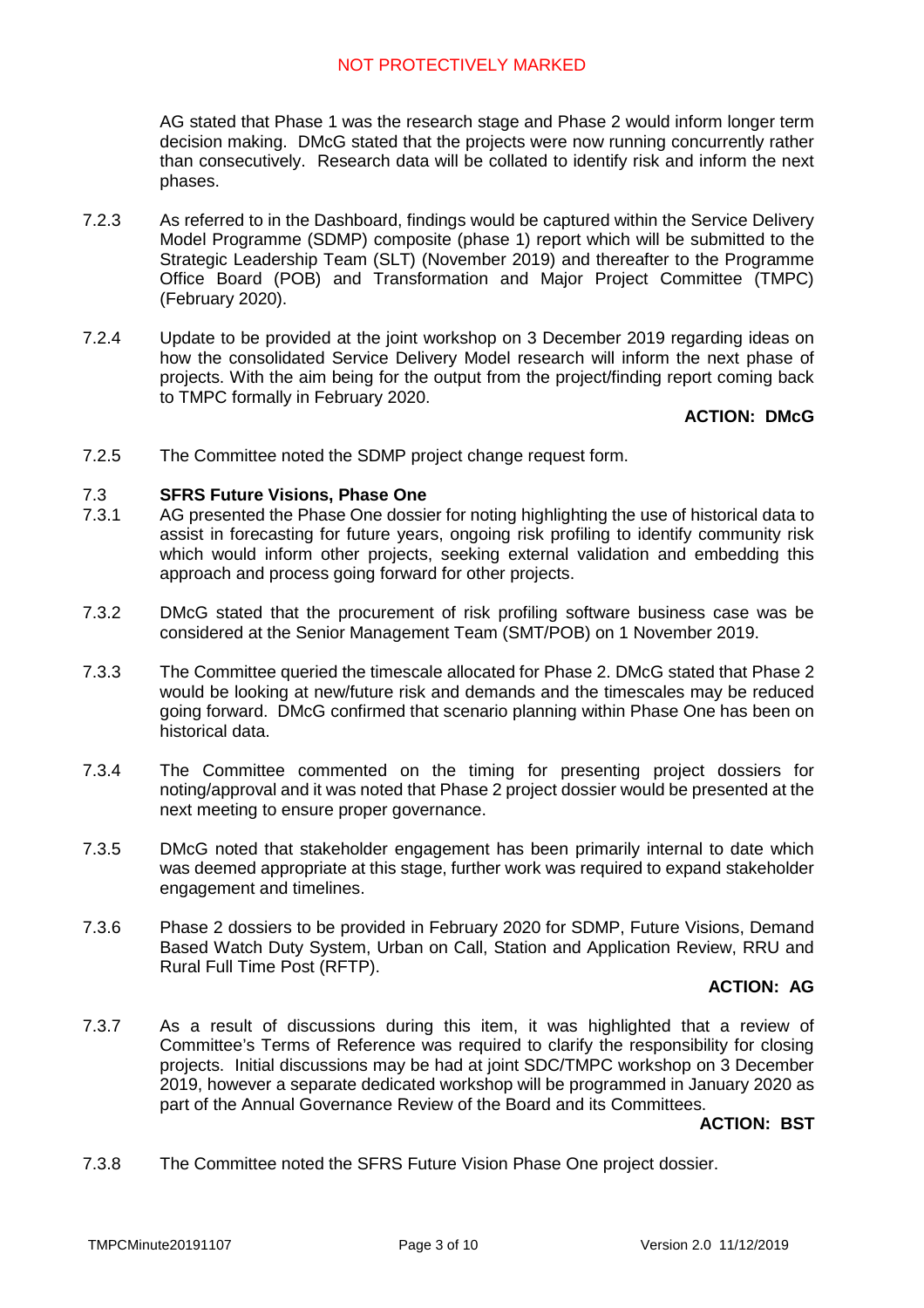#### 7.4 **Demand Based Watch Duty System (DBWDS) Phase One**

- 7.4.1 AG presented the DBWDS Phase One project dossier for noting, highlighting the research of existing systems, quantify current resource/demand, forecast future activity demands, consideration of existing watch duty system, interdependencies and deliver initial options appraisal.
- 7.4.2 The Committee requested that consideration be given to include Community Councils within external stakeholder engagement.

# **ACTION: AG**

- 7.4.3 DMcG confirmed that this project was not dependent on revised uniformed terms and conditions.
- 7.4.4

The Committee requested confirmation of which non-fire service organisations were considered for benchmarking

## **ACTION: AG**

7.4.5 The Committee noted the DBWDS Phase One project dossier.

#### 7.5 **Urban On Call Phase One**

- 7.5.1 AG presented the Urban On Call Phase One project dossier for noting, highlighting the research into existing on call duty systems in comparable locations, analysis historical data/risk, assess the efficiency of current resourcing/demand and deliver an initial options appraisal.
- 7.5.2 The Committee noted the Urban On Call Phase one project dossier.

#### 7.6 **Station and Appliance Review**

- 7.6.1 The Committee were given assurance that the recent roofing panel issues were being taken into consideration during this review.
- 7.62 AG informed the Committee that the views of local crews had been captured and communicated through the staff survey and going forward through the communication and engagement plan. DMcG noted that the Retained and Volunteer Duty System project would also help to identify and inform localised differences across the Service Delivery Areas.
- 7.6.3 The analysis and collation of incident data (5 years) from the Incident Recording System (IRS) was deemed sufficient. The declining incident numbers and aligning of prevention work would perhaps benefit from a wider period of analysis.
- 7.6.4 The Committee noted the Station and Appliance Review project dossier.

#### 7.7 **RRU Implementation RDs/V Phase One Closing Report**

- 7.7.1 AG presented the RRU Implementation Phase One closing report for noting, highlighting the number of appliance delivered and deployed, additional cost due to revised vehicle specification, savings within the training budget, review period, benefit realised and lessons learnt.
- 7.7.2 IM informed the Committee that RRU's were included within normal business as usual processes which would ensure the maximum benefit from all appliances within the Service.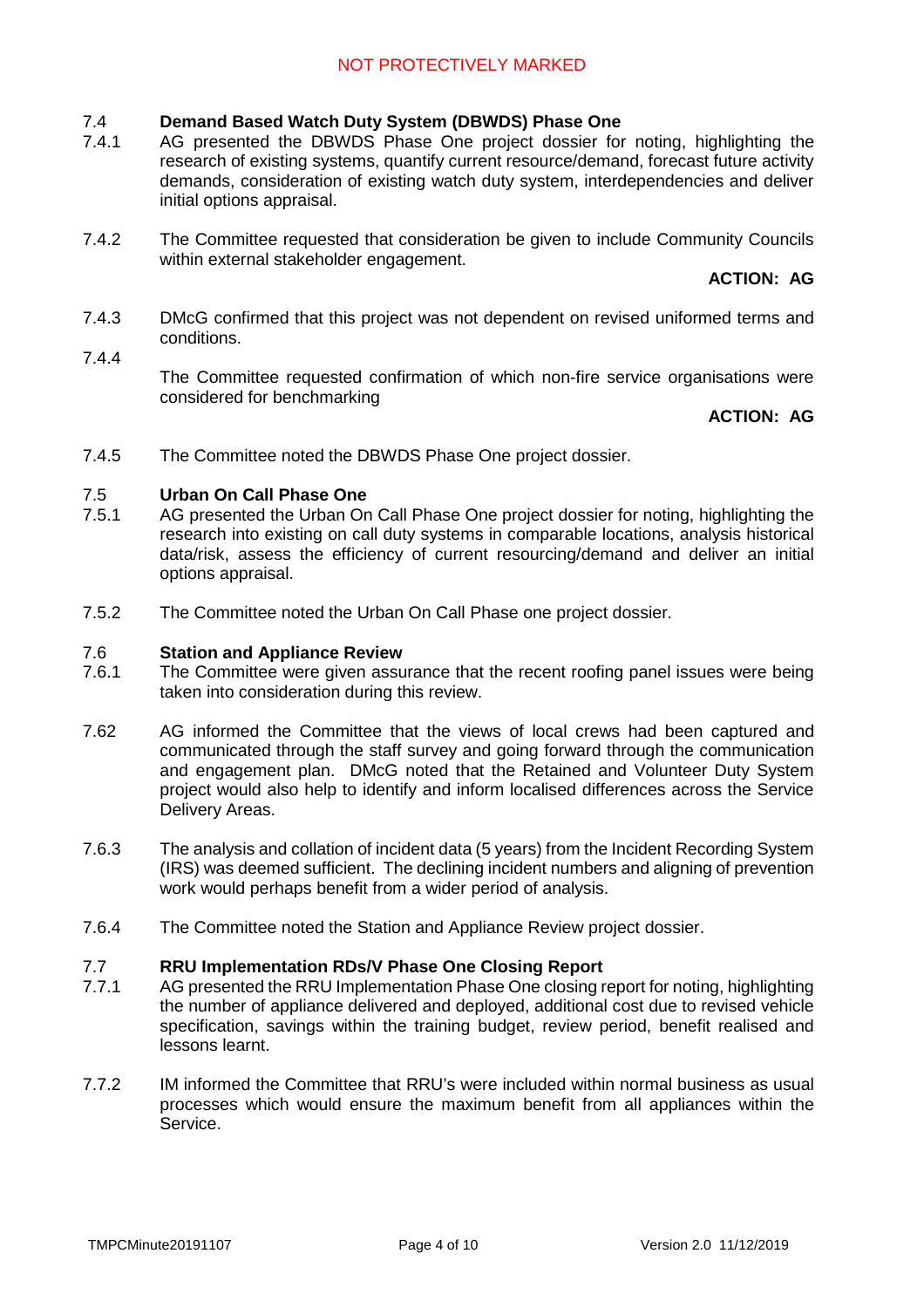7.7.3 The Committee noted an increase in appliance availability due to increased recruitment and asked for this to be included in the evaluation, this will be presented to the Committee at a future meeting (TBC).

# **ACTION: AG**

- 7.7.4 IM stated that there were no further technical issues with the Cobra high pressure hose, however, as a result of these issues, a national Cobra UK user group has been set up across the UK Fire and Rescue Services.
- 7.7.5 The Committee queried the 18/24 month review period and commented on the lack of detail around the cashable benefits within the closing report. DMcG stated that this was due to the low number of incidents over the review period and that cashable benefits/financial projections would be identified through the full evaluation process.
- 7.7.6 Programme Office (PO) are to communicate to the Project Manager's ensuring that financial projections/cashable benefits are fully captured at initial dossier stage through to closing reports moving forward.

# **ACTION: PO**

7.7.7 The Committee approved the RRU Implementation closing report.

#### 7.8 **Rural Full Time Posts (RFTP) - Closing Report**

- 7.8.1 AG presented the RFTP closing report for noting, highlighted was the delivery on 18 posts within year one, future recruitment, savings, the 18/24 month review period, benefits realised and lessons learnt.
- 7.8.2 The Committee noted the overall success of the project and thanked all those involved.
- 7.8.3 The Committee commented on the lack of cashable benefits within the closing report and asked for this to be included in the evaluation being presented to the Committee at a future meeting (TBC).

# **ACTION: AG**

7.8.4 The Committee approved the Rural Full Time Posts closing report.

#### 7.9 **Safe and Well Project Change Request and Updated Dossier**

- 7.9.1 DMcG presented the project change request for noting, highlighting the change of Project Manager and the extended project end date to September 2021 due to identification of additional software/hardware requirements and potential training implications.
	- DMcG stated that through increased referral pathways, additional safe and well visits would be generated.
		- DMcG stated that the reallocation of capital funds would allow a new ICT software recording system to be development for all S&W and HFS visits.
- 7.9.4 The Committee noted the project change request and updated dossier.

#### 7.10 **SFRS Youth Volunteer scheme Project Change Request and Updated Dossier**

- 7.10.1 DMcG presented the project change request for noting, highlighting the reduction to 10 schemes (originally 15) due to resourcing and achievability. The remaining 5 schemes would be implemented by 2021.
- 7.10.2 The Committee noted the project change request and updated dossier.

7.9.2

7.9.3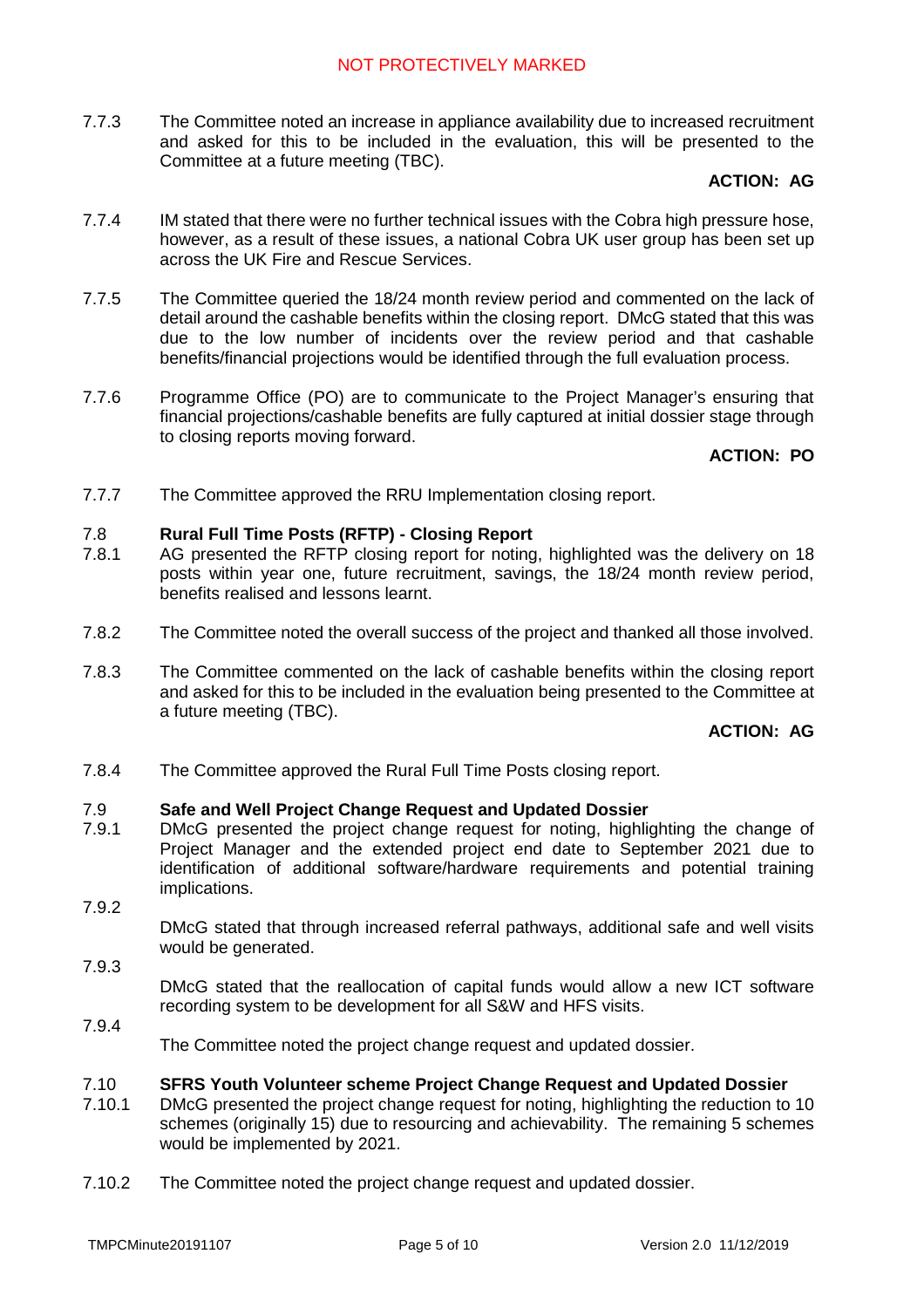#### **8 MAJOR PROJECTS**

#### 8.1 **Major Projects Dashboard**

8.1.1 DR presented the new format of the Dashboard in relation to Major Projects noting the Command and Control Futures project, currently showing red on time, would be discussed within the private session.

#### 8.2 **Soft Facilities Management Closing Report**

- 8.2.1 IM presented the Soft FM closing report for noting, highlighting the procurement process, increased scope of project, delivery within budget, lesson learnt and challenges encountered.
- 822

In relation to the provision of security services IM noted that this was originally anticipated as a separate entity, however, the Service were advised to include this within the project.

8.2.3

The Committee asked for clarification on the lack of financial savings realised in relation to this project. IM stated that due to the wide range of legacy arrangements in place, there was a lack of clarity regarding cashable savings. The 10% tolerance was deemed acceptable as it is the industry standard and practice. However, this project was now delivering an increased and consistent level of service across the SFRS.

### 8.2.4 The Committee approved the Soft Facilities Management closing report

- 8.3 **Protection of Vulnerable Group Scheme Project Change Request and Updated Dossier**
- 8.3.1 DMcG presented the project change request for noting, highlighting the benefit of ongoing engagement with rep bodies and the development of procedure and processes.
- 8.3.2 The Committee noted the project change request and updated dossier.

#### 8.4 **McDonald Road/Museum of Fire Project Change Request and Updated Dossier**

- 8.4.1 IM presented the project change request for noting, highlighting the difficulties encountered with the structure of the building and roofing panels and subsequent increased costs due to remedial works and extension to completion date (November 2020). Reconstruction of roof has already commenced.
- 8.4.2 The Committee noted that the additional capital costs had been approved by the Board (June 2019).
- 8.4.3 The Committee noted the project change request and updated dossier

#### 8.5 **Training and Employee Development Review Closing Report**

- 8.5.1 DMcG presented the Training and Employee Development Review closing report noting the delayed completion date to complete the review and the potential formal projects arising from the recommendations. Both the SLT and Staff Governance Committee (SGC) have noted the report.
- 8.5.2 Potential overlap with SGC/TMPC and would be taken to Integrated Governance Committee for discussion regarding Governance routes.

**ACTION: FT**

8.5.3 DMcG to circulate the full TED Review report in due course.

### **ACTION: DMcG**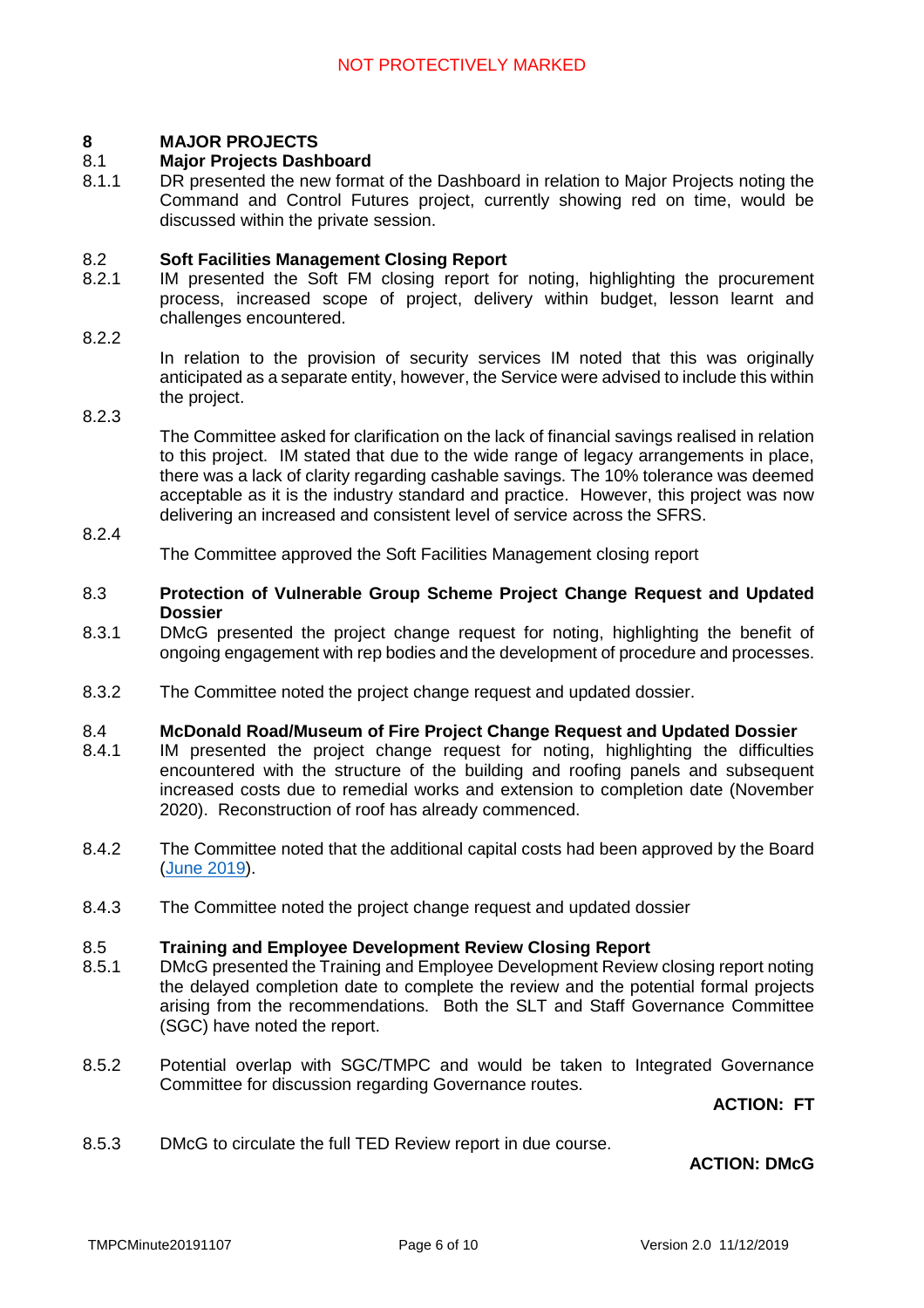8.5.4 The Committee approved the Training and Employee Development Review closing report.

> *(I Morris and A Girrity left the meeting at 1145 hrs) (Meeting broke at 1145 hr and reconvened at 1155 hrs)*

#### **9 LEGACY REFORM PROJECTS**

#### 9.1 **Legacy reform Projects Dashboard**

9.1.1 DR presented the new format of the Dashboard in relation to the final Legacy Reform projects.

#### 9.2 **Operational Intelligence Phase 3 Closing Report**

- 9.2.1 McG presented the Operational Intelligence Phase 3 closing report noting, highlighting the delivery under budget, savings due to termination of other systems and lessons learnt i.e. ensuring sufficient time to develop projects,
- 9.2.2 The Committee asked whether all the HMFSI recommendations had been addressed. DMcG confirmed that this would be reported via the normal governance route through the Performance Improvement Forum (PIF), Corporate Assurance Board and then to the Service Delivery Committee.
- 9.2.3 The Committee sought assurance on the risk associated with the integration of the existing system and the new mobilising system. DMcG stated that there was a risk but there was no concern relating to integration.
- 9.2.4 The Committee approved the Operational Intelligence Phase 3 closing report.

#### **10 RISK**

#### 10.2 **Strategic Risk Register**

- 10.2.1 RW presented the Strategic Risk Register for noting, highlighting the updated format which now includes improved risk descriptions, existing controls and action required.
- 10.2.2 The Committee welcomed the inclusion of the risk relating to negotiation and engagement on terms on condition to enable transformation and noted that the risk rating will fluctuate.
- 10.2.3 The Committee commented on the risk rating in relation to the risk for delivery of transformation programme within budget (CR3.10) and the recent discussion at Board level. RW noted that the transformation programme is currently underspent but acknowledged the potential future position. In relation to CR3.10, the Committee requested a review of the existing control wording to accurately reflect discussions at Board level and reconsider the risk rating/reputation/finance position.

**ACTION: RW**

10.2.4 PO to inform and support Project Managers in summarising risk within projects dossier linking to the strategic risk register.

**ACTION: PO**

The Committee noted and welcomed the new format.

#### 10.1 **Risk Tracker/Dashboard**

10.1.1 RW presented the risk tracker/dashboard for noting, highlighting that the tracker captured the primary risks identified by Project Managers and provided a focus for the Senior Responsible Officer (SRO)/POB meetings.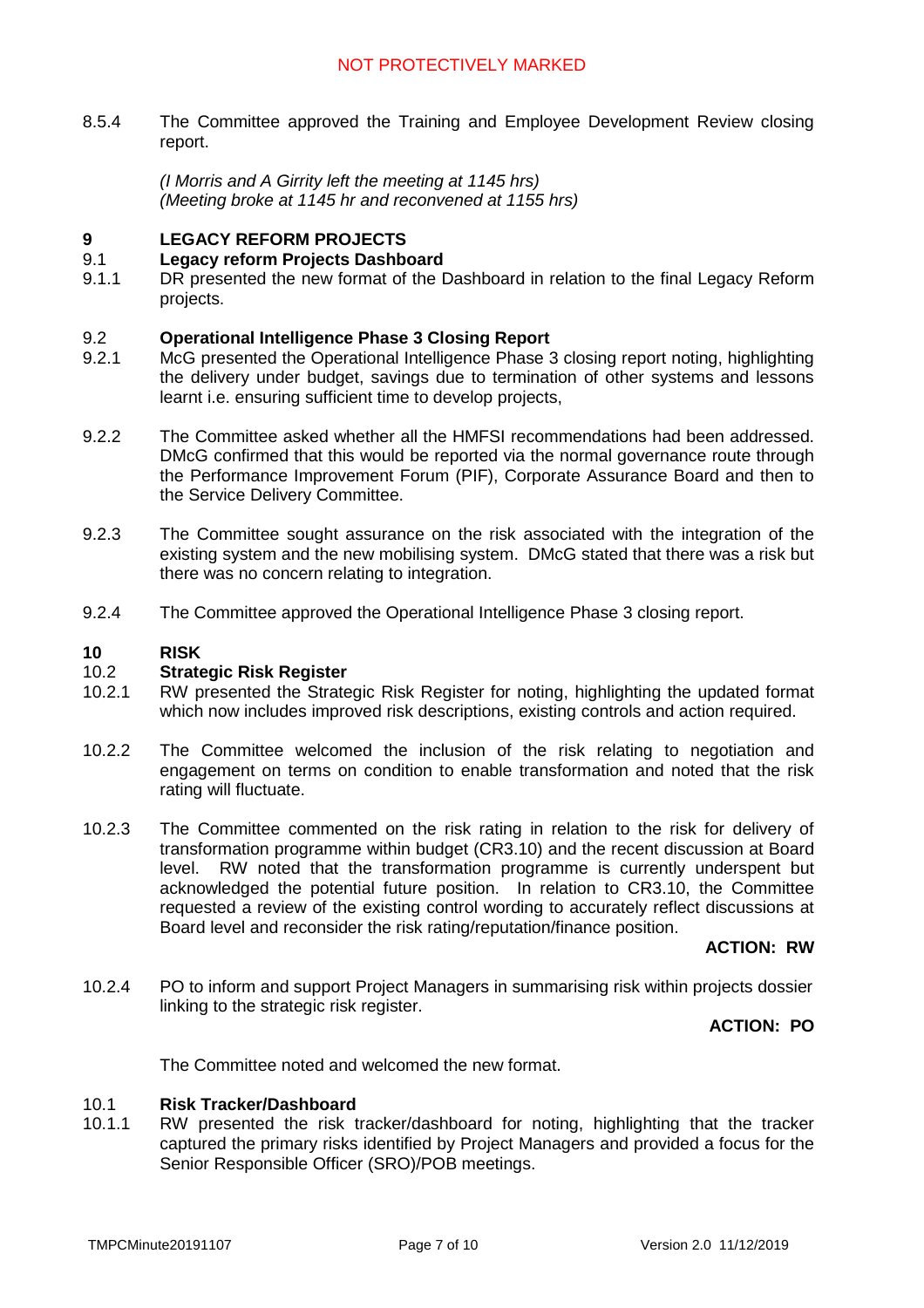# NOT PROTECTIVELY MARKED

- 10.1.2 Following a brief discussion, it was noted that improved articulation of risk with papers would be beneficial.
- 10.1.3 The Committee noted the risk tracker/dashboard.

#### 10.3 **Example Project Risk Register**

- 10.3.1 RW commented on the example project risk register for the Newbridge Training Project for information and highlighted the following:
	- All projects have their own risk register and were monitored.
	- Project Managers welcome input on the risk register and escalation of risk to raise the profile together with further input/support from the SRO.
	- PO working closely with PM's.
	- Standardised template to be introduced and working with the new Performance Management System (InPhase) to use this forum.
	- PM's have varying levels of understanding risk appetite across the Service.
	- Consideration of potential training/support for PM's.
- 10.3.2 The Committee commented on the interdependencies linked to InPhase and the need to record these. RW anticipated that an interdependencies map will be developed by the end of the financial year. It was agreed that this would be discussed further at the joint workshop on 3 December 2019.

**ACTION: RW**

10.3.3 The Committee noted the example project risk register.

#### **11 GENERAL REPORT**

#### 11.1 **Gateway Review – Action Plan Update**

- 11.1.1 DR presented the report and highlighted the following:
	- Internal Audit report on hold.
	- Gateway Review 0 to be undertaken on16-18 February 2020.
	- Change of preferred project management system (Clarizen) to InPhase.
- 11.1.2 In relation to R6/1 (analyse the role of business change manage within peer organisation), RW confirmed that peer organisations include Police Scotland, Scottish Programme and Project Management Group (local authority).
- 11.1.3 In relation to R3/5 (Governance proposals), the Committee commented on the appropriateness of reviewing their Terms of Reference and clarifying the Committee's role. RW confirmed that the terms of reference would be subject to review at a January 2020 workshop during the annual Board/Committee review and proposed that this could be discussed in some more detail at the joint workshop on 3 December 2019 if appropriate.
- 11.1.4

11.2

The Committee noted the report.

#### 11.2.1 **Benefit Management Tracker**

DW presented the Benefits Management Tracker for noting, highlighting the business change initiative and the transformation portfolio to enable consistent measuring and reporting on benefits including cashable benefit.

12.2.2 It was acknowledged that benefit tracking/management was a specialist role with portfolio management and the difficulties associated with identifying baseline data.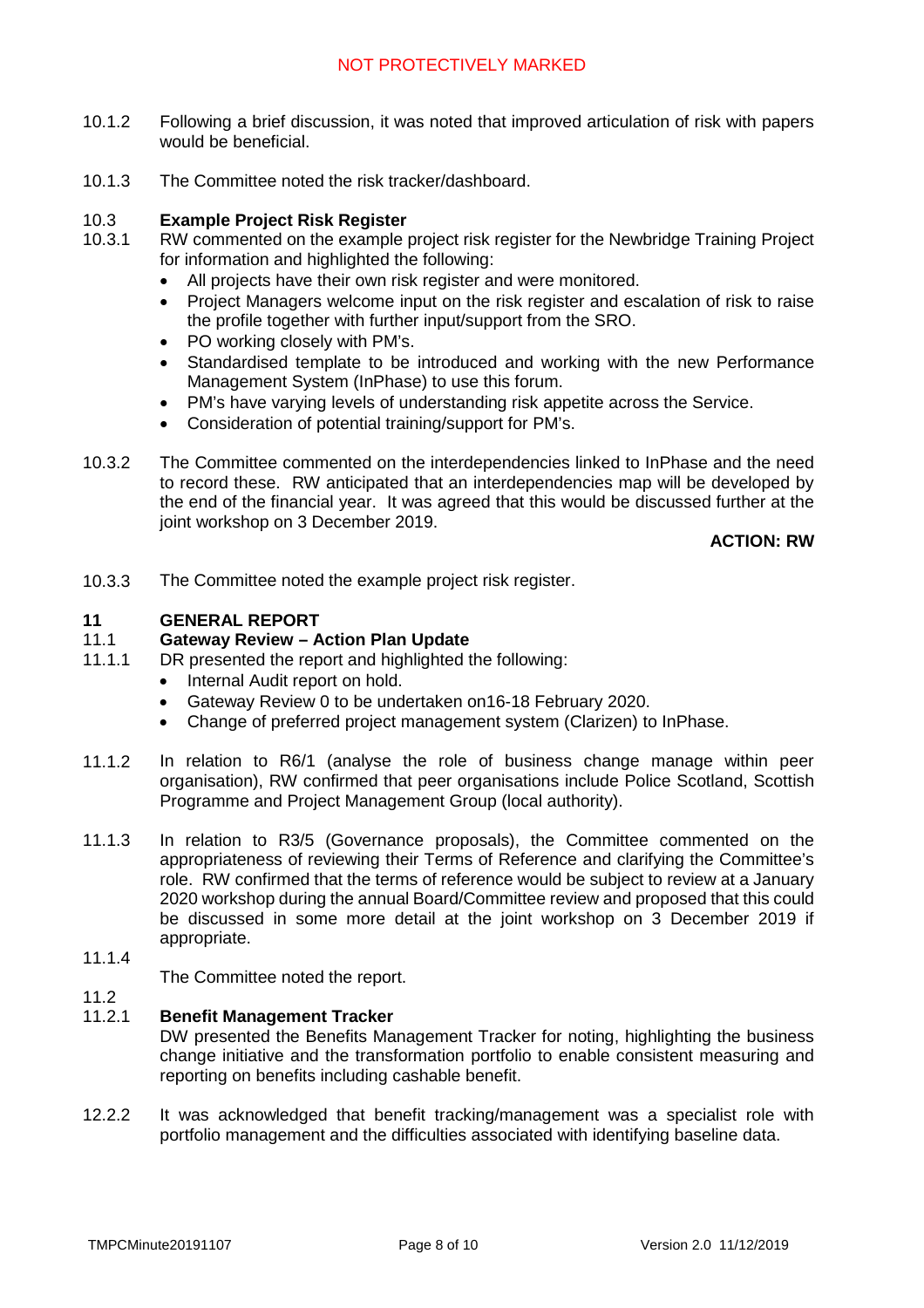11.2.3 The Committee requested a future update on the favoured approach and potential additional resource required re benefits analysis

# **ACTION: RW**

12.4.4 The Committee noted the report.

#### 11.3 **Updated Project Dossiers – Strategic plan 2019/22**

- 11.3.1 DR presented a report for noting, highlighting the changes to all Project Dossiers following the publication of the Strategic Plan 2019/22.
- 11.3.2 The Committee noted the update links to strategy dossiers.

#### **12 COMMUNICATIONS AND ENGAGEMENT UPDATE**

- 12.1 MWa presented a report for noting, outlining the Communications and Engagement (C&E) planning that is required to support the transformation agenda, ensuring appropriate communications and engagement is delivered consistently to all stakeholders. The following key issues were noted:
	- "One size does not fit all"
	- Need to move from communicating to engaging with stakeholders.
	- Need to improve pre-consultation/engagement phase.
	- Individual engagement requirements for each project due to different stakeholder groups.
	- Assistance to be sought from Comms relating to planning, EIA and stakeholder analysis.
	- Roles and responsibilities and the options to upskill Comms and Project Managers.
- 12.2 All project dossiers contained communications and engagement milestones (partner stakeholders) and the need to reaffirm the importance of this was noted.

*(M McAteer left the meeting at 1245 hrs)*

- 12.3 A discussion took place on how C&E would be presented to the Committee going forward, the importance of effective communications, in-house investment into change management C&E and the potential need for specialist resources.
- 12.4 Review consultation with C&E team at initial stages of projects. Further consideration to be given to co-ordination and reporting to the Committee.

### **ACTION: PO/MWa**

12.5 The Committee noted the report.

### **13 COMMITTEE ROLLING FORWARD PLAN**

#### 13.1 **Committee Forward Plan**

- 13.1.1 The following was noted:
	- Standing items to include Command and Control Future Project, Communication and Engagement Update, Benefit Management Tracker
	- TED Capacity to Delivery (February 2020)
	- McDonald Road (TBC)

### 13.2 13.2.1 **Items for consideration at Future IGC, Board and Strategy Day Meetings**

- The following was noted for the IGC:
	- TED Review
	- Approach to Risk
	- InPhase (Burden of expectation).